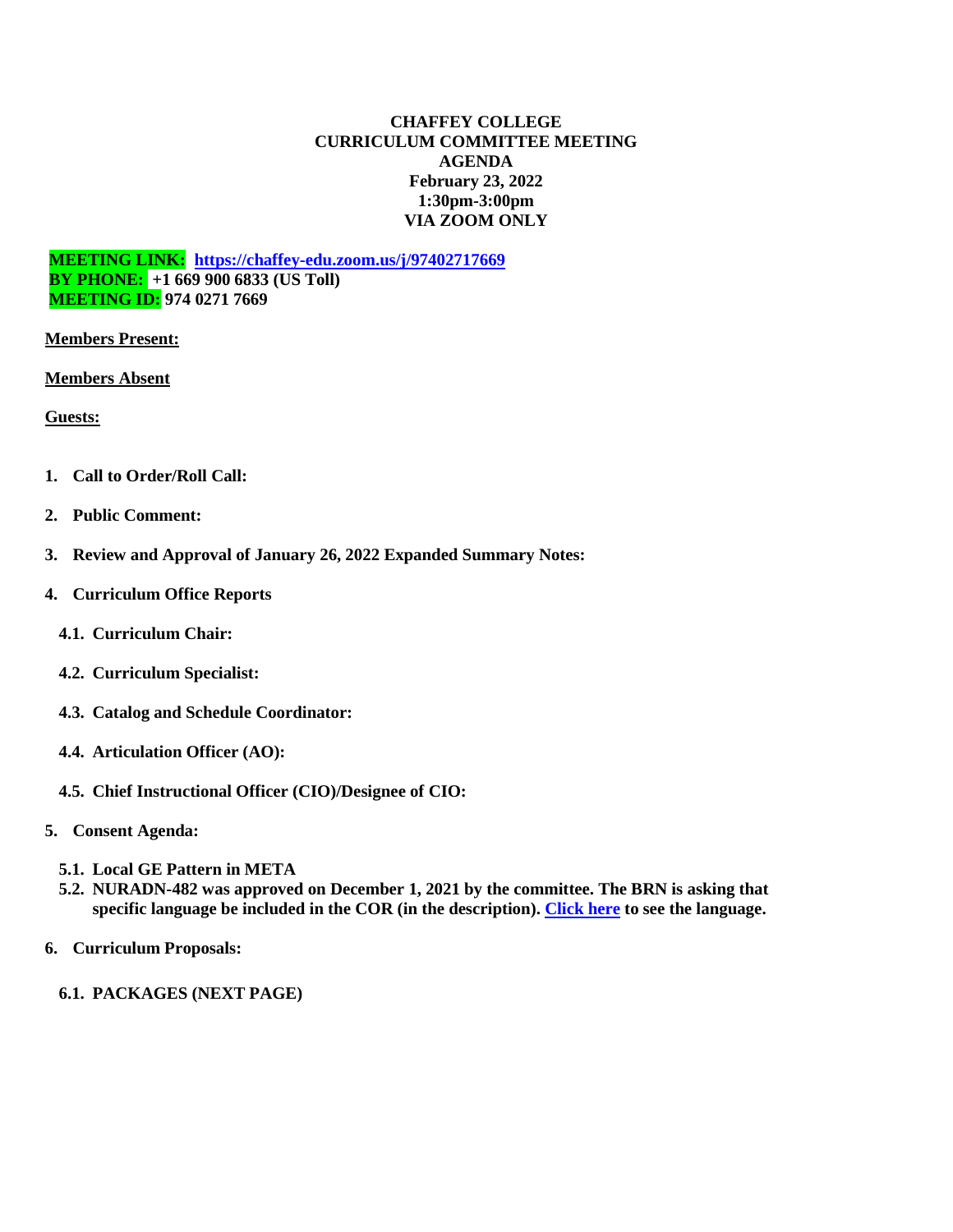# **CHEMISTRY**

# **Course Modifications w/ DE:**

| <b>CHEM-10</b> | <b>Introductory Chemistry</b>              | Approval: | <b>Distance Education</b><br>Approval Hybrid/Online: |
|----------------|--------------------------------------------|-----------|------------------------------------------------------|
| <b>CHEM-12</b> | <b>Elementary Organic and Biochemistry</b> | Approval: | <b>Distance Education</b><br>Approval Hybrid/Online: |
| <b>CHEM-7</b>  | Chemistry in Everyday Life with Lab        | Approval: | <b>Distance Education</b><br>Approval Hybrid/Online: |
| <b>CHEM-70</b> | Quantitative Analysis                      | Approval: | <b>Distance Education</b><br>Approval Hybrid:        |
| <b>CHEM-8</b>  | Chemistry in Society                       | Approval: | <b>Distance Education</b><br>Approval Hybrid/Online: |

# **PCS: BUSINESS PACKAGE**

#### **Program Modifications:**

| Law, Public Policy, and<br><b>Society</b> | AA-T                       | Approval: |
|-------------------------------------------|----------------------------|-----------|
| <b>Pathway to Law School</b>              | Certificate of Achievement | Approval: |

#### **7. Discussion/Action Items:**

**7.1. Upcoming Curriculum Committee Elections:** The Curriculum Office will notify faculty via email mid-March that the following Curriculum Representative terms are available. A nomination form will be linked in the notification. Interested faculty can submit a nomination form(s) for either themselves and/or a colleague they wish to recommend. Please be sure to speak to a potential nominee before nominating them for a position. If more than one person is interested for the same position, the Curriculum Representative in that area will run elections. The following positions will be open for the 2022-2024 terms and any one-year terms available.

| School/Area                       | <b>Representative Whose</b>  | <b>Term to be Filled</b> | <b>Positions</b> |
|-----------------------------------|------------------------------|--------------------------|------------------|
|                                   | <b>Term Ends</b>             |                          | <b>Available</b> |
| Business and Applied              | Markazon Romero              | 2022-2024 (two-year)     |                  |
| Technology                        |                              |                          |                  |
| <b>Business and Applied</b>       | Vacant                       | 2022-2023 (one-year)     |                  |
| Technology                        |                              |                          |                  |
| Hospitality, Fashion, Interior, & | Kathy Galipeau               | 2022-2024 (two-year)     |                  |
| <b>Culinary Arts</b>              |                              |                          |                  |
| <b>Health Sciences</b>            | Julie Leahy                  | 2022-2024 (two-year)     |                  |
| <b>Instructional Support</b>      | Megan Keebler                | 2022-2024 (two-year)     |                  |
| Kinesiology, Nutrition, &         | <b>Candace Hines-Tinsely</b> | 2022-2024 (two-year)     |                  |
| Athletics                         |                              |                          |                  |
| Language Arts                     | Sharon Alton                 | 2022-2024 (two-year)     |                  |
| Mathematics and Science           | Joann Eisberg                | 2022-2024 (two-year)     |                  |
| Social and Behavioral Sciences    | Naomi McCool                 | 2022-2024 (two-year)     |                  |
| Counseling/Matriculation          | Joan Godinez                 | 2022-2024 (two-year)     |                  |
| Visual and Performing Arts        | Daniel Jacobo                | 2022-2024 (two-year)     |                  |

#### **7.2. General Education (Discussion includes the following links and topics):**

- 1. **[10 Things Community Colleges Must Know About General Ed](https://www.insidehighered.com/views/2022/02/16/study-maps-state-gen-ed-community-colleges-opinion)**
- 2. **[AB-928](https://leginfo.legislature.ca.gov/faces/billTextClient.xhtml?bill_id=202120220AB928)**